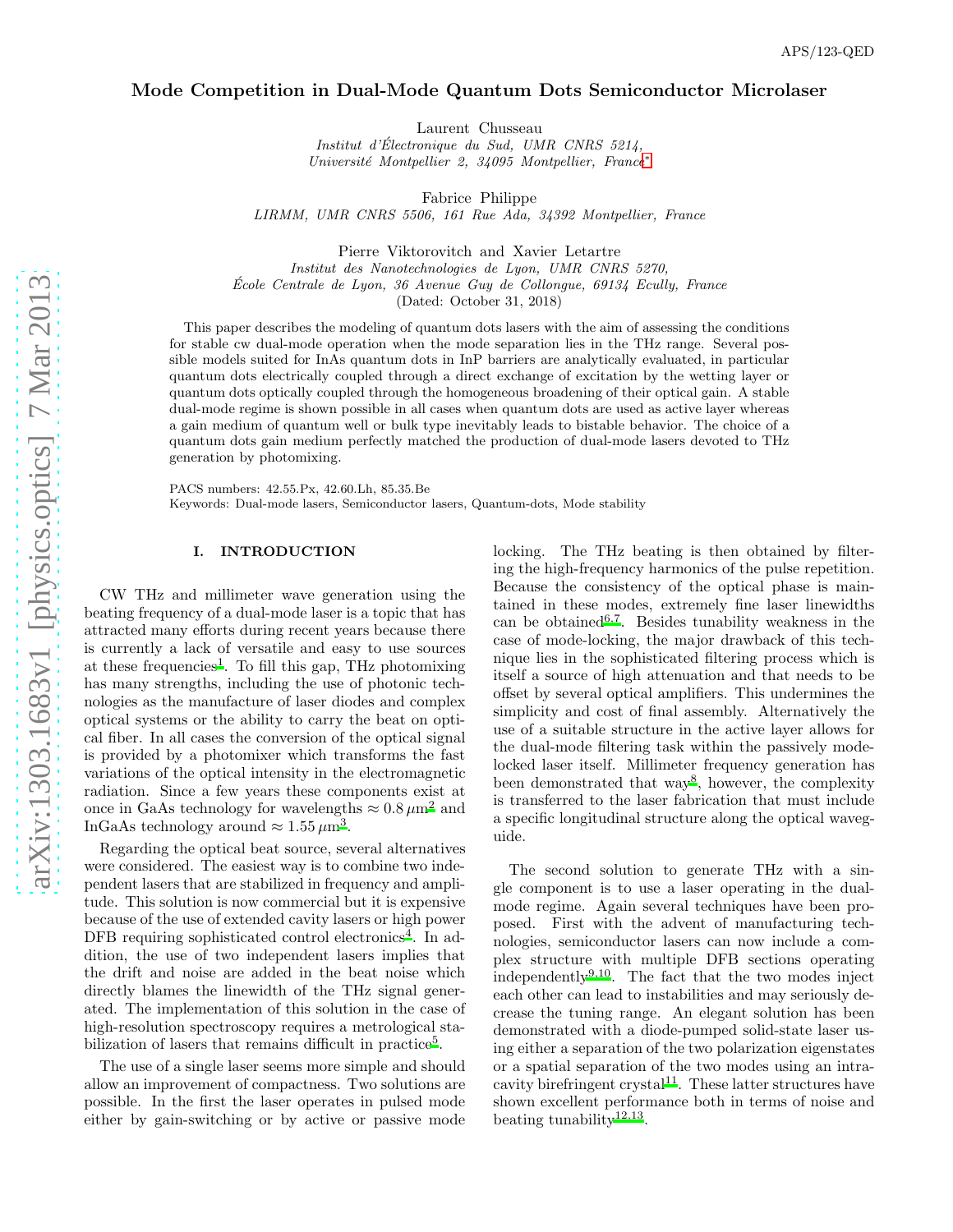To simplify, we may want to use a single Fabry-Perot edge-emitting laser. Under certain conditions, it is then possible to obtain structures exhibiting a dual-mode beating at the roundtrip time of the optical cavity<sup>[14](#page-6-14)[,15](#page-6-15)</sup>. This was used once to build an very compact imaging sys-tem at millimeter waves<sup>[16](#page-6-16)</sup>. Similarly we may want to use a vertical-cavity semiconductor-laser which by construction has much less longitudinal modes available in the gain curve. One must then stack two cavities within the structur[e](#page-6-17)<sup>17[,18](#page-6-18)</sup> to obtain the required two separate longitudinal modes spaced in frequency by an amount dependent of the optical coupling. This concept has been recently taken over by some of us with a single vertical-cavity Bragg-mirror resonator and a photonic-crystal support-ing a slow optical Bloch mode<sup>[19](#page-6-19)</sup>. These structures have many advantages for planar applications. Encapsulating the two cavities within the same small component ensures that any optical-cavity frequency-drift, for example due to temperature variations, will apply similarly to both modes. As a consequence the beating frequency will be insensitive to such drifts at first order. A built-in dualmode laser is also an integrated component extremely compact and easily integrated into a system for which the stability of the beat will be easily obtained by monitoring the overall operating parameters of a single component (temperatures, currents,  $\dots$ ). To enjoy these benefits, however, it is necessary that the modal competition does not destroy the desired dual-mode operation.

Modal competition is at the heart of the stable dualmode operation of a single semiconductor laser. Since the seminal work of  $\mathrm{Lamb}^{20}$  $\mathrm{Lamb}^{20}$  $\mathrm{Lamb}^{20}$ , it is well known that even if the laser cavity allows two simultaneous modes with similar quality factors and gains, the gain medium nonlinearity sometimes forbids their simultaneous emission. A stable dual-mode operation is only allowed when the coupling factor between the modes is not strong enough. Otherwise the laser operates in a bistable regime where one mode dominates. Although unwanted, this case unfortunately happens with gain media such as bulk semiconductor or quantum wells (QWs). The physical origin is the short conduction-band intraband relaxationtime that couple two adjacent modes sharing the same carrier population. Following Agrawal<sup>[21](#page-7-0)</sup> and taking an intraband relaxation time below 100 fs which is consis-tent with InGaAsP active layers<sup>[22](#page-7-1)</sup> or InGaAs  $\text{QW}^{23}$  $\text{QW}^{23}$  $\text{QW}^{23}$ , it is not possible to have a stable dual-mode operation if the two modes are separated by less than 1.6 THz. This result was also obtained from rate-equations<sup>[24](#page-7-3)[,25](#page-7-4)</sup>. Such an estimation moreover neglects the spatial hole burning which is also involved in the coupling of longitudinal mode[s](#page-7-5)<sup>26</sup>. This leaves no chance for a semiconductor laser emitting at  $1.55 \mu m$  and incorporating a bulk or QW gain medium to operate dual-mode with a beating of  $\approx 1$  THz. The dynamics of multimode VCSEL<sup>[27](#page-7-6)</sup> or edge-emitting  $laser<sup>28,29</sup>$  $laser<sup>28,29</sup>$  $laser<sup>28,29</sup>$  $laser<sup>28,29</sup>$ , and even multisection DFB lasers<sup>[30](#page-7-9)</sup> claims this.

Our dual-mode laser design involving a slow optical Bloch mode in a vertical cavity structure is supposed to operate dual-mode<sup>[19](#page-6-19)</sup>. It is thus mandatory to incorporate a gain medium that will not preclude the laser to operate in the desired regime because of a too strong coupling between modes. As shown by the above analysis, this coupling is mainly due to the sharing of the same carrier populations in the conduction band by the two adjacent modes. The proposed solution to circumvent this strong coupling is to use InAs quantum dots (QDs). The purpose of this work is then to verify that either optical or electrical coupling between InAs dot populations will remain at a sufficiently low level to maintain the dual-mode operation. Dots are optically coupled by the homogenous broadening of the optical gain that is estimated a few meV at  $300$  K<sup>[31](#page-7-10)[–35](#page-7-11)</sup>. Dots are also electrically coupled by their common interaction with the wetting layer that may allow a transfer of excitation from one dot to another.

The rest of the paper is organized as follows. Section [II](#page-1-0) reminds the analytical modeling of dual-mode lasers with a single gain medium. Section [III](#page-3-0) details the case of dual-mode lasers including QDs by successively assuming first that dots are not coupled, and then coupled by a chemical-like equilibrium law linking excited dot populations through an interaction with the wetting layer, and finally assuming that the QDs are optically coupled through their homogeneous emission width. The conclusion is given in section [IV.](#page-6-21)

## <span id="page-1-0"></span>II. DUAL-MODE SEMICONDUCTOR LASER WITH A SINGLE GAIN MEDIUM

A steady dual-mode operation requires special conditions for the allowed modes of a laser. The analysis initially given by  $\mathrm{Lamb}^{20}$  $\mathrm{Lamb}^{20}$  $\mathrm{Lamb}^{20}$  is still the most relevant and easier to understand, it is based on two coupled differential equations that describe the time evolution of the modes in the laser cavity. These modes are characterized by their respective intensities  $I_1$  and  $I_2$ 

$$
\frac{dI_1}{dt} = (\alpha_1 - \beta_1 I_1 - \theta_{12} I_2) I_1
$$
 (1a)

$$
\frac{dI_2}{dt} = (\alpha_2 - \beta_2 I_2 - \theta_{21} I_1) I_2
$$
 (1b)

where  $\alpha_i$  are the unsaturated optical gains and where  $\beta_i$ and  $\theta_{ij}$  are the self-saturation and cross-saturation gain coefficients. The stable solutions of these equations are obtained by canceling the derivatives

$$
I_1^{\rm ss} = \frac{\alpha_1 - (\theta_{12}/\beta_2)\,\alpha_2}{(1 - C)\,\beta_1} \quad I_2^{\rm ss} = \frac{\alpha_2 - (\theta_{21}/\beta_1)\,\alpha_1}{(1 - C)\,\beta_2} \quad (2)
$$

with

$$
C=\frac{\theta_{12}\theta_{21}}{\beta_1\beta_2}
$$

a dimensionless coupling factor introduced by Lamb who showed using a perturbation analysis<sup>[20](#page-6-20)</sup> that it controls the existence and stability of the dual-mode operation. If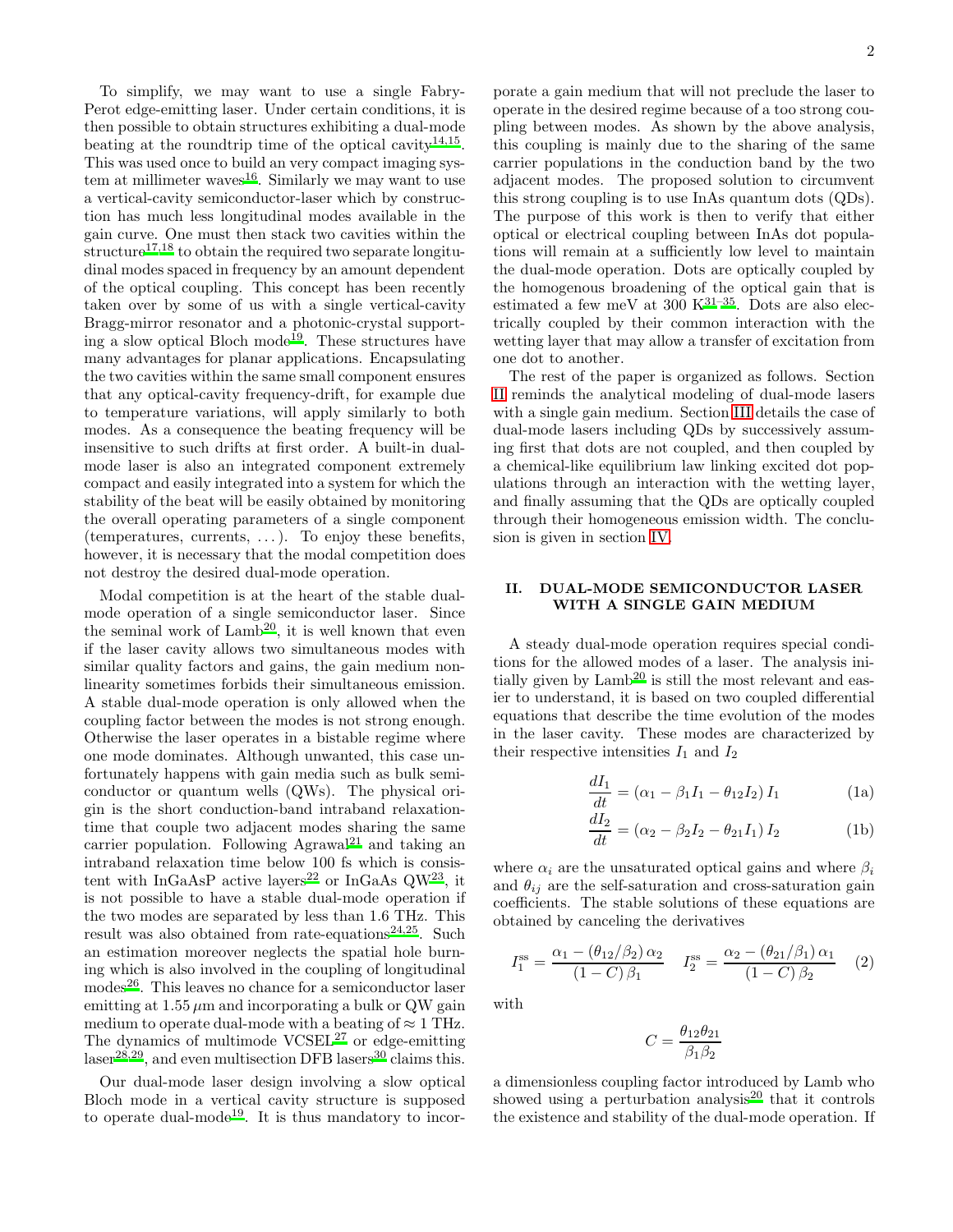$C > 1$ , *i.e.* in the case of a strong coupling between the modes, only single mode is enabled, the system is bistable and the laser operates continuously only on either of the two modes.

Starting from this conditions, it may be possible however to obtain a stable dual-mode regime changing the gain medium itself. This has been shown in several ways:

- by adding a saturable absorber in the cavity<sup>[9](#page-6-9)</sup>;
- by physically decoupling the two gain areas (for example by writing a dual-period DFB within the cavity<sup>[36](#page-7-12)[,37](#page-7-13)</sup>, or a solid-state laser where the gain is physically separated into two different paths, for example by changing the polarization<sup>[12](#page-6-12)</sup>).

Neither of these solutions is satisfactory and feasible for our application where both modes share the same gain  $location<sup>19</sup>$  $location<sup>19</sup>$  $location<sup>19</sup>$ . We will further investigate the link between this model and the most common rate-equations model of semiconductor lasers.

A semiconductor laser with a bulk or QW gain medium is generally described on the basis of population rate evo-lutions. Ahmed and Yamada<sup>[38](#page-7-14)</sup> gave a fairly complete version of it from which one has extracted the equations describing a dual-mode laser

<span id="page-2-0"></span>
$$
\frac{dN}{dt} = \kappa - \frac{N}{\tau_n} - A_1 N S_1 - A_2 N S_2 \tag{3a}
$$

$$
\frac{dS_1}{dt} = -\frac{S_1}{\tau_{p_1}} + A_1 N S_1 (1 - \varepsilon_1 S_1 - \vartheta_1 S_2)
$$
 (3b)

$$
\frac{dS_2}{dt} = -\frac{S_2}{\tau_{p_2}} + A_2 N S_2 (1 - \varepsilon_2 S_2 - \vartheta_2 S_1)
$$
 (3c)

where  $N$  is the carrier density beyond transparency,  $\kappa = I/(eV)$  is the pumping parameter which depends directly on the injection current  $I$  and volume of the active region  $V$ ,  $\tau_n$  is the carrier recombination time, the  $A_i$  are the differential gains and  $S_i$  the corresponding photon densities,  $\tau_{p_i}$  are the photon lifetime within the cavity,  $\varepsilon_i$  and  $\vartheta_i$  the self-saturation and cross-saturation coefficients of optical gains. Indices i refer of course to the various modes allowed by the cold cavity here reduced to 2. Considering a laser running well above threshold, it is possible to neglect the non-radiative recombination of carriers  $N/\tau_n$  whose contribution can be seen as implicitly counted by a slight modification of the  $\kappa$ -values which reflects the pumping threshold. In Eqs. [\(3\)](#page-2-0) the coupling terms between the two modes appear explicitly with  $\vartheta_i$ . As their physical origin is similar to the self-saturation gain terms  $\varepsilon_i$ , these must also be taken into account. The omission of the correction factor  $(1 - \varepsilon_i S_i - \vartheta_i S_j)$  in the equation carriers however provides a great simplification of the calculations at the cost of a very weak approximation.

Like with the Lamb model, simple calculations allow to obtain the stationary solutions of Eqs. [\(3\)](#page-2-0). Among the solutions, only the one with simultaneous nonzero optical intensities  $S_1$  and  $S_2$  corresponds to a dual-mode

laser, others accounting instead of bistable operations. In the general case these solutions are quite complicated but in the simplistic case where the two modes are close to the gain maximum with a spacing small enough that their parameters are very similar, then  $\varepsilon_i = \varepsilon$ ,  $\vartheta_i = \vartheta$ ,  $\tau_{p_i} = \tau_p$  and  $A_i = A$  and the stationary values are

<span id="page-2-1"></span>
$$
S_1^{\rm ss} = S_2^{\rm ss} = \frac{\kappa}{2u} \qquad \qquad N^{\rm ss} = \frac{u}{A} \qquad (4)
$$

with  $u = \frac{1}{2}(\varepsilon + \vartheta)\kappa + \frac{1}{\tau_p}$ .

The stability of this solution is further demonstrated by an analysis of variations around the operating point. To do this we replace in [\(3\)](#page-2-0) rates by their stationary values of [\(4\)](#page-2-1) plus a small variation,  $N = N^{ss} + n$ ,  $S_i = S_i^{\text{ss}} + s_i$ . Keeping only the first order perturbations, we obtain a matrix system of three coupled first-order differential-equations that one writes in matrix form. The dual-mode stationary solution is then stable if the variations diminish over time, which is true if and only if the real parts of the eigenvalues of the corresponding matrix  $\Theta$  are negative.

In our particular case, the matrix is

$$
\Theta = \begin{pmatrix}\n-\frac{Ak}{u} & -u & -u \\
\frac{Ak}{2u^2\tau_p} & -\frac{\varepsilon\kappa}{2} & -\frac{\vartheta\kappa}{2} \\
\frac{Ak}{2u^2\tau_p} & -\frac{\vartheta\kappa}{2} & -\frac{\varepsilon\kappa}{2}\n\end{pmatrix}
$$
\n(5)

whose characteristic polynomial is

$$
\mathcal{P}(\lambda) = -\left(\lambda - \frac{\kappa}{2}(\vartheta - \varepsilon)\right) \left(\lambda^2 + \lambda \left(\frac{A\kappa}{u} + \frac{\kappa}{2}(\vartheta + \varepsilon)\right) + \frac{A\kappa}{u}\left(\frac{1}{\tau_p} + \frac{\kappa}{2}(\vartheta + \varepsilon)\right)\right)
$$
\n(6)

The eigenvalues of  $\Theta$  are the roots of  $\mathcal{P}$ , that is  $\frac{\kappa}{2}(\vartheta - \varepsilon)$ and the two roots of the polynomial of degree two on the right side. With our choice of parameters, all coefficients of this polynomial are positive and then the two roots always exhibit negative real parts. Consequently, the dual-mode stationary solution proposed is stable if and only if  $\vartheta < \varepsilon$ .

The self-saturation and cross-saturation coefficients can be calculated using a quantum model of the gain medium and the result shows typically  $\vartheta \approx 4\varepsilon/3^{21,38,39}$  $\vartheta \approx 4\varepsilon/3^{21,38,39}$  $\vartheta \approx 4\varepsilon/3^{21,38,39}$  $\vartheta \approx 4\varepsilon/3^{21,38,39}$  $\vartheta \approx 4\varepsilon/3^{21,38,39}$ . In such conditions, natural dual-mode behavior is not expected from a semiconductor laser, unless strong dispersive effects are included in the cavity to remove the condition assumed here:  $\varepsilon_i = \varepsilon$ ,  $\vartheta_i = \vartheta$ ,  $\tau_{p_i} = \tau_p$  and  $A_i = A$ . This was recently confirmed by numerical simulations of the dynamics of semiconductor lasers made with typical parameters from GaAs or InGaAsP technologies. Bistable behavior or highly multimode with a total power usually spread over a large number of modes is always obtained, in perfect agreement with experiment[s](#page-7-4)<sup>25[,38](#page-7-14)</sup>. This result was also confirmed with a Maxwellian modeling of  $laser<sup>29</sup>$  $laser<sup>29</sup>$  $laser<sup>29</sup>$  which only shows possibilities of either a singlemode behavior (actually bistable), or highly multimode.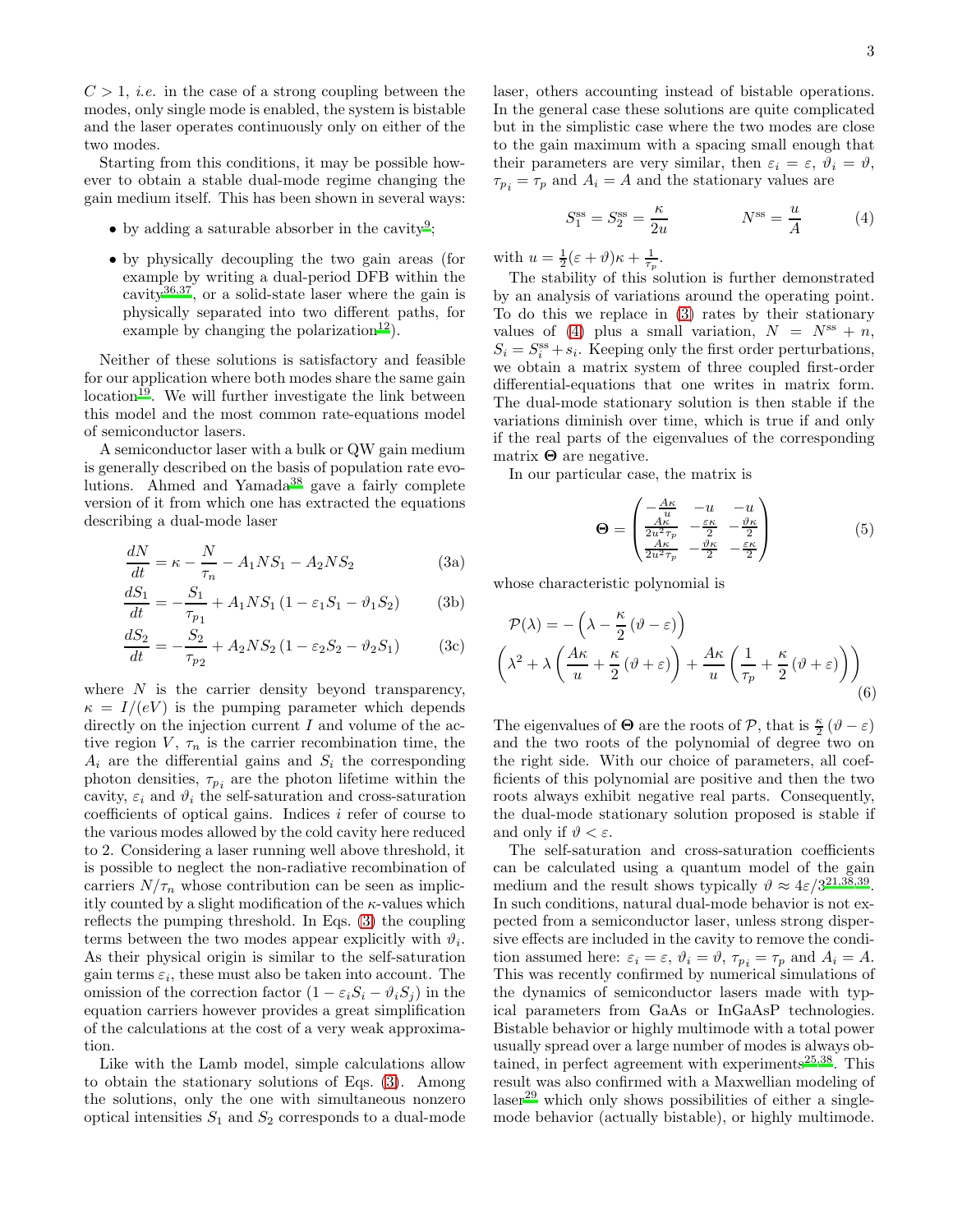Both our analysis and these works indicate that dualmode semiconductor lasers are of course totally unexpected!

A similar extensive stability analysis was proposed in  $27$ to account for the degeneracy of the two polarization modes of VCSELs. This question is mathematically analogous to our problem invoking two longitudinal modes except that there is no theoretical estimations of the coupling factor in that case. A fairly comprehensive system behavior was reported, including the polarization switching of a VCSEL based on the gain saturation in a manner consistent with what is observed experimentally.

## <span id="page-3-0"></span>III. QUANTUM-DOTS DUAL-MODE LASERS

QD lasers are significantly different from bulk or QW semiconductor lasers discussed above. Indeed QDs once created have little interaction with each other and substantially the same ability to capture a free carrier from the barrier. Several things differentiate strongly this type of material gain with previous ones:

- 1. The total number of active QD in resonance with a given mode is determined by the construction, and even if this number is high, it remains much smaller than the possible number of states allowed in the conduction band of a bulk or QW gain medium.
- 2. QDs are much less interconnected than the excited states in the conduction band of a more usual semiconductor laser. In particular, they cannot directly exchange carriers either within the QD population of the same mode, or between QD populations addressing different modes. In practice the exchange of carriers between two QDs must involve first thermionic emission to the barrier and capture of this carrier by another QD. This indirect process considerably weakened the coupling as compared to the case of bulk or QW lasers. Given the values ??of the energy levels at stake in a system with InAs QDs in InP barrier, we neglect this coupling here although it could be taken into account in a subsequent Monte Carlo numerical model of dual-mode operation of the laser.
- 3. According to the QDs manufacturing method, a monoatomic InAs wetting layer appearing at the growth interface is often common to all dots. Owing to this layer, the QDs are likely to have a kind of direct electrical coupling that can transfer the excitation of a dot family to another family addressing another mode. The coupling effectiveness obviously depends on the average distance between dots, and on the nature and thickness of this wetting layer which is intimately dependent of the growth technology.
- 4. The homogeneous optical linewidth of a single QD is estimated between 3 and 12 meV at room

temperature<sup>[31](#page-7-10)[–35](#page-7-11)</sup>. A direct optical coupling thus necessarily occurs between two QD populations addressing optical modes separated energetically by  $\approx 4.2$  meV to obtain a beating at  $\approx 1$  THz.

We will evaluate these situations in sequence and estimate analytically how the various coupling effects interact with the stability of the dual-mode laser.

### <span id="page-3-3"></span><span id="page-3-1"></span>A. Uncoupled quantum-dots

Let us first assume an ideal dual-mode QD laser with two uncoupled dots families perfectly centered on the two optical modes allowed by the dual-mode cavity. Rateequations thus write

$$
\frac{dN_i}{dt} = \alpha_i \kappa - \frac{N_i}{\tau_{ni}} - A_i \left( N_i (S_i + 1) - P_i S_i \right) \tag{7a}
$$

$$
\frac{dS_i}{dt} = -\frac{S_i}{\tau_{p_i}} + A_i \left( N_i (S_i + 1) - P_i S_i \right) \tag{7b}
$$

with  $i = 1, 2$  and  $B_i = N_i + P_i$  the total number of QD addressing mode  $i, N_i$  the number of excited dots and  $P_i$  the number of unexcited dots,  $\kappa$  the total pumping and  $0 \leq \alpha_i \leq 1$  with  $\alpha_1 + \alpha_2 = 1$  two parameters that reflect the distribution of the pump between the two QD families. As above  $A_i$  terms,  $\tau_{ni}$  and  $\tau_{p_i}$  account for the modal gains, the carrier lifetime in the excited state and the photon lifetime within the cavity for each of the two modes.

The reality of a QD laser is not exactly the one described here. In practice, the size dispersion of quantum dots produces an inhomogenously broadened gain covering almost uniformly the two allowed modes with respect of our assumption of a THz-beating dual-mode laser. As a result many dots are excited but unable to feed a laser mode, thereby contributing to an increase of the laser temperature and a degradation of its quantum efficiency. Although neglected in Eqs. [\(7\)](#page-3-1), this effect could be taken into account by an adequate reduction of the effective pumping term  $\kappa$  for both QD populations.

A careful inspection of Eqs. [\(7\)](#page-3-1) clearly shows that there is no direct coupling between the two QD populations. The stationary solution obtained by canceling the derivatives and keeping only the dual-mode physical solution with positive populations is

<span id="page-3-2"></span>
$$
N_i^{\rm ss} = \frac{1}{4\tau_{p_i}} \left( \tau_i + \tau_i' - \sqrt{(\tau_i - \tau_i')^2 + 4\tau_{ni}\tau_i'} \right) \tag{8a}
$$

$$
S_i^{\rm ss} = \frac{1}{4\tau_{ni}} \left( \tau_i' - \tau_i + \sqrt{(\tau_i - \tau_i')^2 + 4\tau_{ni}\tau_i'} \right) \quad \text{(8b)}
$$

where  $i = 1, 2$  depending on the considered mode and  $\tau_i = \frac{1}{A_i} + B_i \tau_{p_i} + \tau_{n_i}$  and  $\tau'_i = 2\alpha_i \kappa \tau_{p_i} \tau_{n_i}$ . Of course the number of unexcited QDs directly derived,  $P_i^{\text{ss}} = B_i N_i^{\text{ss}}$ . Similarly the threshold is calculated analytically as the pumping level where a break occurs in the slope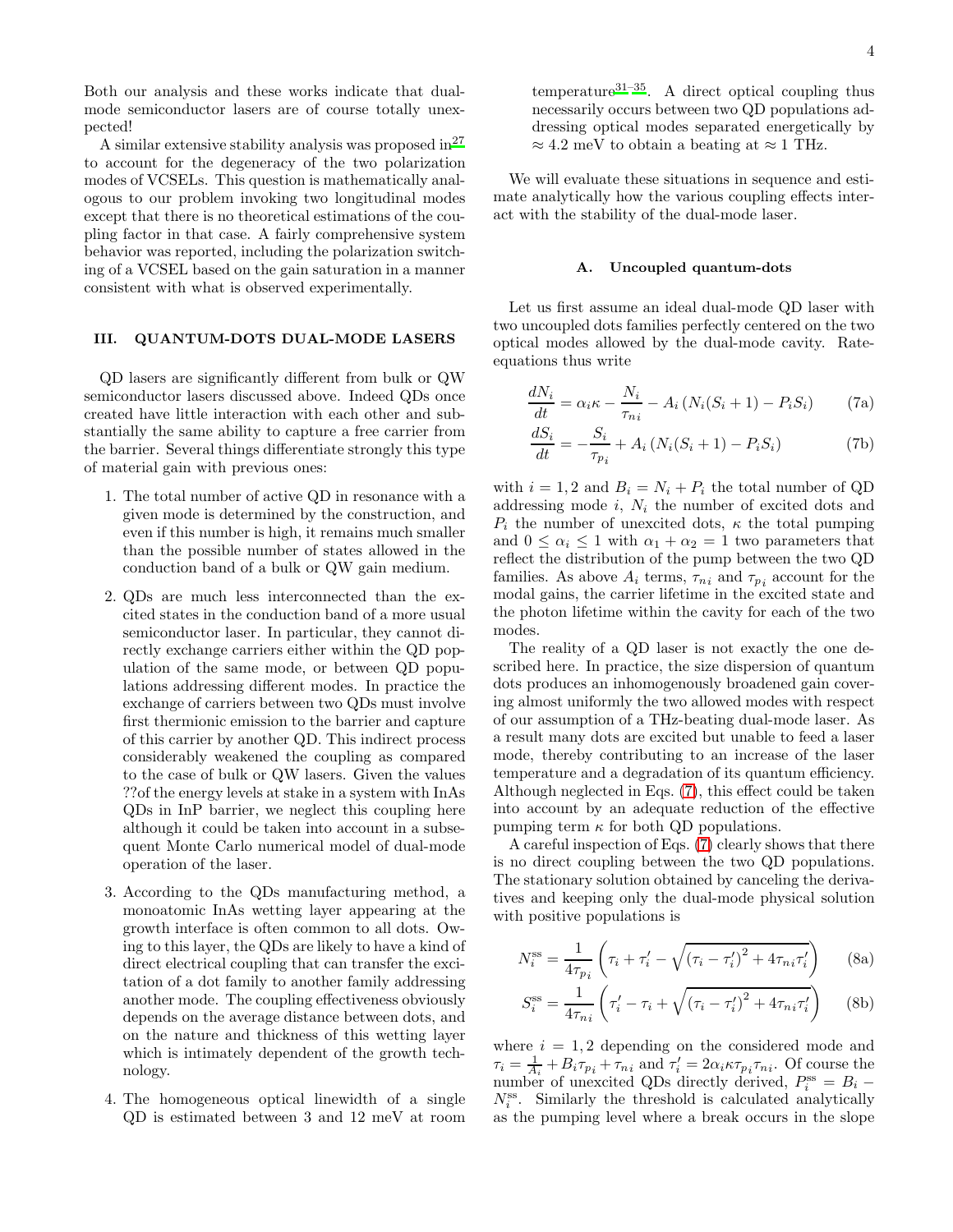of the photon stationary solution,  $\tau'_i = \tau_i - 2\tau_{ni}$ <sup>[40](#page-7-16)</sup> In fact, Eqs. [\(8\)](#page-3-2) describe a behavior of two completely independent lasers with quantum efficiencies and thresholds evidencing no modal competition. Assuming  $S_i^{\text{ss}} \gg 1$ , it is easy to verify with the method proposed by Lamb that this solution is stable and that it can be generalized to any number of n juxtaposed modes.

## <span id="page-4-4"></span>B. Quantum-dots electrically coupled through the wetting layer

To go beyond this first simple view of a QD laser where the decoupling between modes is total and therefore where no modal competition will affect the two-mode regime, we now imagine that the two QD populations can interact with each other directly. Presumably an excited dot of the first family can transfer to an unexcited dot of the second family, the difference in photon energy being supplied or absorbed by the states involved in the wetting layer. This direct interaction is similar to a chemical-like equilibrium law between populations

<span id="page-4-1"></span><span id="page-4-0"></span>
$$
N_1 + P_2 \leftrightarrow N_2 + P_1 \tag{9}
$$

In practice Eqs. [\(7\)](#page-3-1) becomes

$$
\frac{dN_1}{dt} = \alpha_1 \kappa + k_1 N_2 P_1 - k_2 N_1 P_2 - \frac{N_1}{\tau_{n_1}}
$$
\n
$$
- A_1 (N_1 (S_1 + 1) - P_1 S_1)
$$
\n(10a)

$$
\frac{dN_2}{dt} = \alpha_2 \kappa + k_2 N_1 P_2 - k_1 N_2 P_1 - \frac{N_2}{\tau_{n2}} \tag{10b}
$$

$$
- A_2 (N_2(S_2 + 1) - P_2 S_2)
$$

$$
\frac{dS_1}{dt} = -\frac{S_1}{\tau_{p_1}} + A_1 \left( N_1(S_1 + 1) - P_1 S_1 \right) \tag{10c}
$$

$$
\frac{dS_2}{dt} = -\frac{S_2}{\tau_{p_2}} + A_2 \left( N_2(S_2 + 1) - P_2 S_2 \right) \tag{10d}
$$

where  $k_i$  are constants reflecting the exchange rate of the excited states between the two QD families. Clearly if  $k_i = 0$  QDs are not coupled anymore and one retrieve the previous situation. Instead, if  $k_i$  constants are strong enough their corresponding rates in Eqs. [\(10\)](#page-4-0) quickly become of paramount importance as compared to any other rate. This is because they are assigned to products of two carrier populations that correspond to the highest values involved in Eqs. [\(10\)](#page-4-0). Thus the proper operation of the laser is obtained when these two rates almost annihilate or equivalently

$$
k_2N_1P_2 \approx k_1N_2P_1 \iff N_1P_2 \approx CN_2P_1
$$
 with  $C = \frac{k_1}{k_2}$ 

which is the analogue of chemical equilibrium described by Eq. [\(9\)](#page-4-1) where carrier populations are strongly coupled.

For the sake of simplicity we now neglect the terms in this '+1' that account for spontaneous emission in each mode in Eqs. [\(10\)](#page-4-0). Dual-mode stationary solution for carriers is then simply given by

$$
N_i^{\rm ss} = \frac{B_i}{2} + \frac{1}{2A_i \tau_{p_i}} \quad \text{with } i = 1, 2 \tag{11}
$$

But the dual-mode stationary solution for photons is much more complicated in the general case. Two special cases are however interesting to consider:

(a) when the coupling induced by the wetting layer are identical,  $k_i = k$ 

<span id="page-4-2"></span>
$$
S_i^{\text{ss}} = \alpha_i \kappa \tau_{p_i}
$$

$$
- \frac{1}{2} \left( \frac{B_i \tau_{p_i}}{\tau_{n_i}} + \frac{1}{A_i \tau_{n_i}} + k \tau_{p_i} \left[ \frac{B_j}{A_i \tau_{p_i}} - \frac{B_i}{A_j \tau_{p_j}} \right] \right) \tag{12}
$$

(b) when the material and cavity parameters are identical for the two modes, *i.e.*  $A_i = A$ ,  $B_i = B$ ,  $\tau_{p_i} = \tau_p, \tau_{ni} = \tau_n.$ 

<span id="page-4-3"></span>
$$
S_i^{\text{ss}} = \alpha_i \kappa \tau_p
$$
  
-  $\frac{1}{2} \left( \frac{B \tau_p}{\tau_n} + \frac{1}{A \tau_n} + (k_i - k_j) \tau_p \left[ \frac{1}{2A^2 \tau_p^2} - \frac{B^2}{2} \right] \right)$  (13)

where  $(i, j) = (1, 2)$  or  $(2, 1)$ . If cases (a) and (b) occur simultaneously, the situation is similar to that of §[III A](#page-3-3) because the  $k_i$ -dependent terms cancel in Eqs. [\(12\)](#page-4-2) and [\(13\)](#page-4-3), therefore the coupling by the wetting layer becomes inefficient. Out of this particular case, the coupling by the wetting layer induces a differentiation between the thresholds of the two laser modes obtained approximately here by setting  $S_i = 0$  in [\(12\)](#page-4-2) et [\(13\)](#page-4-3). The mode that had the lowest threshold before coupling feeds its population of excited QDs by direct transfer from the one who had the highest threshold, the result is an amplification of the threshold difference. In the extreme case where the constants  $k_i$  are larges, the population of excited QDs which reaches the first its stimulated emission threshold is clamped and in turn saturates the population of excited QDs for the other mode to a level below its own threshold. Strong coupling between QD populations thus leads to the destruction of the two-mode regime.

In the case where the coupling is sufficiently moderate so that the dual-mode laser regime is preserved, the stability analysis is conducted as in §[II.](#page-1-0) We report the stationary values plus a small fluctuation in the rate equations [\(10\)](#page-4-0) to obtain the evolution matrix of these fluctuations

$$
\Theta = \begin{pmatrix}\n-\sigma_1 & \zeta_2 & -\delta_1 & 0 \\
\zeta_1 & -\sigma_2 & 0 & -\delta_2 \\
\beta_1 & 0 & 0 & 0 \\
0 & \beta_2 & 0 & 0\n\end{pmatrix}
$$
\n(14)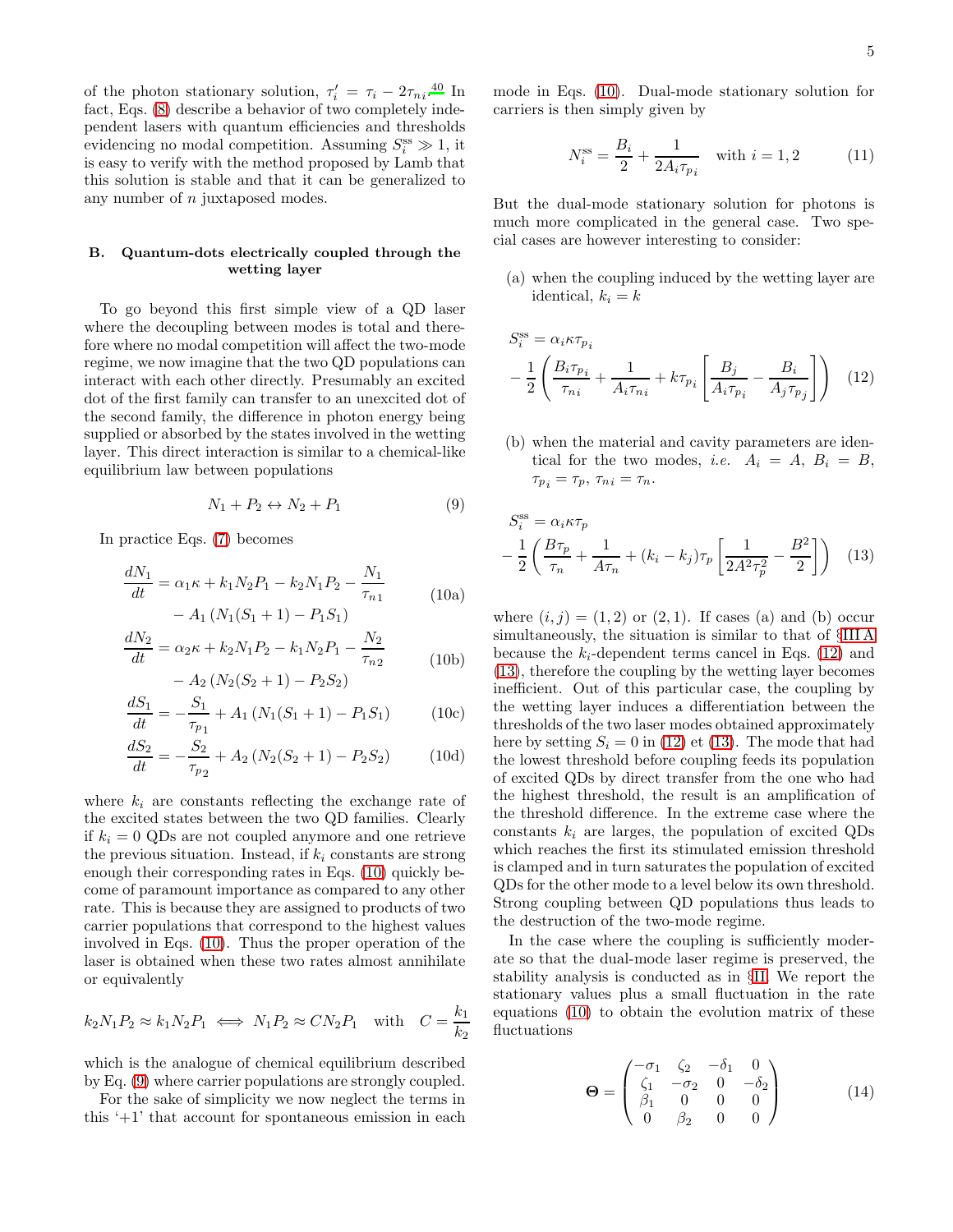with

$$
\beta_1 = 2A_1 S_1^{\text{ss}} \qquad \beta_2 = 2A_2 S_2^{\text{ss}} \n\zeta_1 = k_1 N_2^{\text{ss}} + k_2 P_2^{\text{ss}} \qquad \zeta_2 = k_2 N_1^{\text{ss}} + k_1 P_1^{\text{ss}} \n\delta_1 = A_1 (N_1^{\text{ss}} - P_1^{\text{ss}}) \qquad \delta_2 = A_2 (N_2^{\text{ss}} - P_2^{\text{ss}}) \n\sigma_1 = \beta_1 + \zeta_1 + 1/\tau_{n_1} \qquad \sigma_2 = \beta_2 + \zeta_2 + 1/\tau_{n_2}
$$

which are all positive terms since the population inversion above the threshold requires  $N_i^{\text{ss}} > P_i^{\text{ss}}$ .

Fluctuations may return to equilibrium if and only if the eigenvalues  $\lambda$  of  $\Theta$  have negative real part. These eigenvalues are the roots of the characteristic polynomial

$$
\mathcal{P}(\lambda) = \lambda^4 + (\sigma_1 + \sigma_2)\lambda^3 + (\pi_1 + \pi_2 + \sigma_1\sigma_2 - \zeta_1\zeta_2)\lambda^2 + (\pi_1\sigma_2 + \pi_2\sigma_1)\lambda + \pi_1\pi_2.
$$
 (15)

Because  $\sigma_i > \zeta_i$ , all the coefficients of  $\mathcal{P}(\lambda)$  are positive. According to the Routh-Hurwitz criterion, all roots will then have their real part negative if and only  $if<sup>41</sup>$  $if<sup>41</sup>$  $if<sup>41</sup>$ 

$$
(\sigma_1 + \sigma_2)(\pi_1 + \pi_2 + \sigma_1 \sigma_2 - \zeta_1 \zeta_2)
$$

$$
- (\pi_1 \sigma_2 + \pi_2 \sigma_1) > \frac{(\sigma_1 + \sigma_2)^2 \pi_1 \pi_2}{\pi_1 \sigma_2 + \pi_2 \sigma_1} \quad (16)
$$

We can rewrite the difference of the two members of [\(16\)](#page-5-0)

$$
(\sigma_1 + \sigma_2)(\sigma_1 \sigma_2 - \zeta_1 \zeta_2) + (\pi_1 \sigma_1 + \pi_2 \sigma_2) - \frac{(\sigma_1 + \sigma_2)^2 \pi_1 \pi_2}{\pi_1 \sigma_2 + \pi_2 \sigma_1}
$$

$$
= (\sigma_1 + \sigma_2)(\sigma_1 \sigma_2 - \zeta_1 \zeta_2) + \sigma_1 \sigma_2 \frac{(\pi_1 - \pi_2)^2}{\pi_1 \sigma_2 + \pi_2 \sigma_1} \quad (17)
$$

and remark that since  $\sigma_i > \zeta_i$  this difference is always positive. We then conclude that the dual-mode stationary solution obtained from Eqs. [\(10\)](#page-4-0) is stable. It proves that the coupling of carriers by a chemical-like equilibrium law between the two QD populations does not prohibit a dual-mode behavior in the sense of modal competition, even if it is likely to push the threshold up to an unacceptable value for one of the lasing mode if too strong.

## C. Quantum-dots optically coupled through the homogeneous linewidth

We now consider the two QD families coupled only through the homogeneous gain width of each dot, the rate equations then become

$$
\frac{dN_1}{dt} = \alpha_1 \kappa - \frac{N_1}{\tau_{n1}} - A_1 (N_1 - P_1)(S_1 + \epsilon S_2)
$$
 (18a)

$$
\frac{dN_2}{dt} = \alpha_2 \kappa - \frac{N_2}{\tau_{n2}} - A_2 (N_2 - P_2)(S_2 + \epsilon S_1)
$$
 (18b)

$$
\frac{aS_1}{dt} = -\frac{S_1}{\tau_{p_1}} + A_1(N_1 - P_1)S_1 + \epsilon A_2(N_2 - P_2)S_1
$$
\n(18c)

$$
\frac{dS_2}{dt} = -\frac{S_2}{\tau_{p_2}} + A_2(N_2 - P_2)S_2 + \epsilon A_1(N_1 - P_1)S_2
$$
\n(18d)

with of course the particle conservation of each QD family  $N_i + P_i = B_i$  and assuming above threshold operation for each mode which removes the spontaneous emission term '+1' in photon density equations. The variable  $\epsilon$  here accounts for the direct optical coupling between dots of the two modes. It depends on the value of the homogeneous gain width and thus ranges from  $\approx 10\%$  to 60% for a 1 THz frequency separation, depending on whether one considers a broadening of 3 meV or 10 meV.

In the general case the expression of the stationary solutions is complex, but in the particular case of two populations having the same QD material parameters  $\tau_{n i} = \tau_{n}, \tau_{p i} = \tau_{p}, A_{i} = A, B_{i} = B, \text{ and identical}$ pumps  $\alpha_i = 1/2$ , the stationary solutions are

$$
N_i^{\rm ss} = \frac{B}{2} + \frac{1}{2A(1+\epsilon)\tau_p} \tag{19a}
$$

<span id="page-5-1"></span>
$$
S_i^{\rm ss} = \frac{\kappa \tau_p}{2} - \frac{B \tau_p}{2\tau_n} - \frac{1}{2A(1+\epsilon)\tau_n} \tag{19b}
$$

<span id="page-5-0"></span>These formulas are close to those obtained in §[III A](#page-3-3) for uncoupled QDs. In fact only the term  $1 + \epsilon$  differs and makes the calculated thresholds apparently lower in this case as compared to uncoupled QDs. This distortion effect does not hold if we consider that the differential gain of a laser with high homogeneous linewidth will inevitably be far lower than that of a laser with a narrower linewidth. No decrease in thresholds related to modal coupling should be expected as a simplistic reading of Eq. [\(19b\)](#page-5-1) suggests.

<span id="page-5-2"></span>Like in previous section with carriers coupled by the wetting layer, the stability analysis of the dual-mode regime has been conducted in the general case. Again this stability is governed by the sign of the real parts of the eigenvalues of the evolution matrix

$$
\Theta = \begin{pmatrix}\n-\sigma_1 & 0 & -\delta_1 & -\epsilon \delta_1 \\
0 & -\sigma_2 & -\epsilon \delta_2 & -\delta_2 \\
\beta_1 & \xi_2 & 0 & 0 \\
\xi_1 & \beta_2 & 0 & 0\n\end{pmatrix} (20)
$$

Again we have chosen to define as positive all the terms of this matrix

$$
\beta_1 = 2A_1 S_1^{\text{ss}} \qquad \beta_2 = 2A_2 S_2^{\text{ss}} \n\xi_1 = 2\epsilon A_1 S_2^{\text{ss}} \qquad \xi_2 = 2\epsilon A_2 S_1^{\text{ss}} \n\delta_1 = A_1 (N_1^{\text{ss}} - P_1^{\text{ss}}) \qquad \delta_2 = A_2 (N_2^{\text{ss}} - P_2^{\text{ss}}) \n\sigma_1 = \beta_1 + \xi_1 + 1/\tau_{n_1} \qquad \sigma_2 = \beta_2 + \xi_2 + 1/\tau_{n_2}
$$

and the eigenvalues are the roots of the following characteristic polynomial (assuming  $\pi_i = \delta_1(\epsilon \xi_i + \beta_i)$  for further simplification)

$$
\mathcal{P}(\lambda) = \lambda^4 + (\sigma_1 + \sigma_2)\lambda^3 + (\sigma_1\sigma_2 + \pi_1 + \pi_2)\lambda^2
$$
  
+ 
$$
(\pi_1\sigma_2 + \pi_2\sigma_1)\lambda + (1 - \epsilon^2)\delta_1\delta_2(\beta_1\beta_2 - \xi_1\xi_2)
$$
 (21)

As  $\xi_1 \xi_2 = \epsilon^2 \beta_1 \beta_2$ , the constant term can be written more simply as  $c = (1 - \epsilon^2)^2 \delta_1 \delta_2 \beta_1 \beta_2$ , and all the coefficients of  $\mathcal{P}(\lambda)$  are then positive since  $0 < \epsilon < 1$ . According to the Routh-Hurwitz criterion,  $\mathcal{P}(\lambda)$  roots exhibit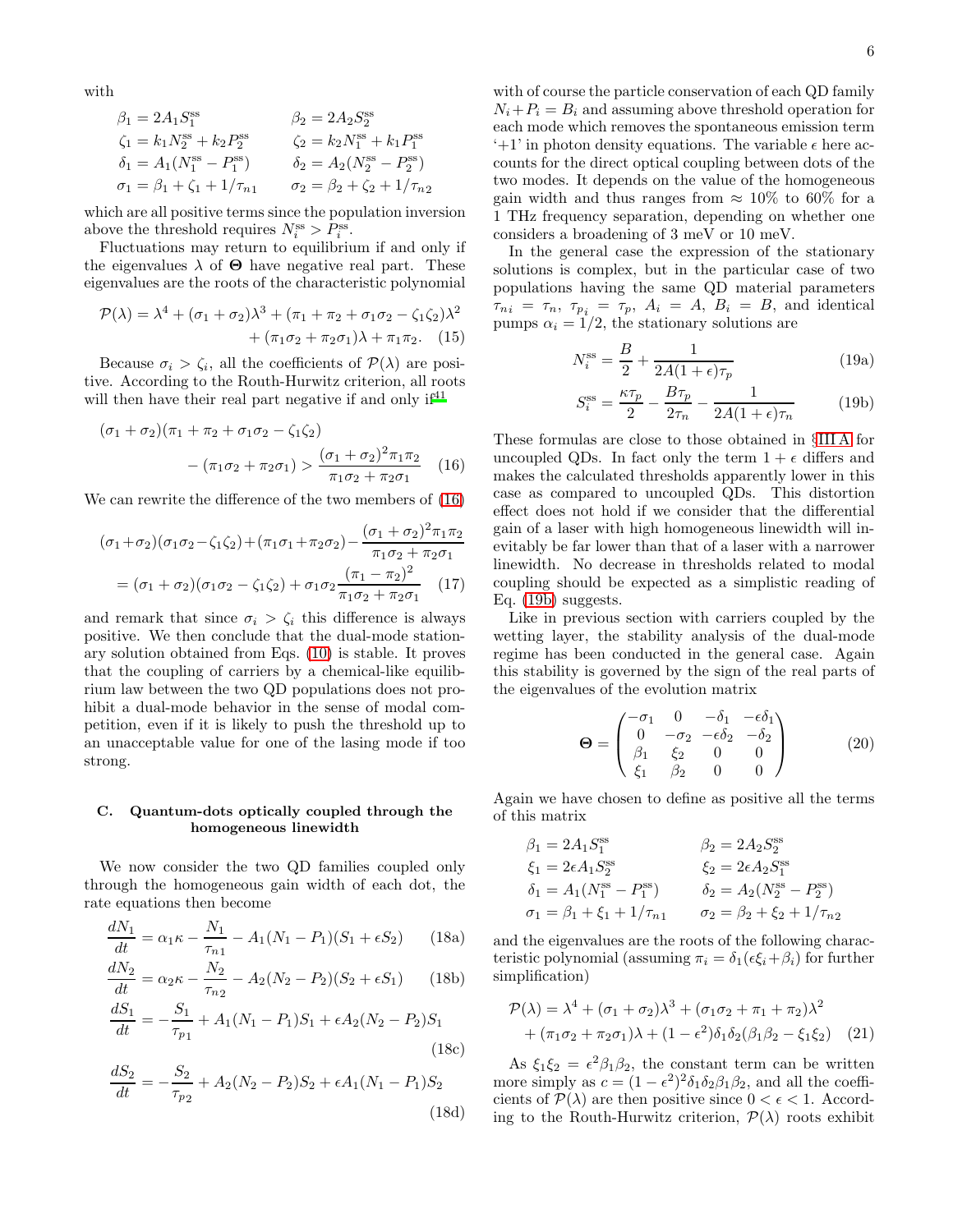negative real parts if and only if the following amount  $r$ is positive $41$ 

$$
r = (\sigma_1 + \sigma_2)(\pi_1 + \pi_2 + \sigma_1 \sigma_2) - (\pi_1 \sigma_2 + \pi_2 \sigma_1) - \frac{(\sigma_1 + \sigma_2)^2 c}{\pi_1 \sigma_2 + \pi_2 \sigma_1}
$$

yielding after simplification

$$
r = (\sigma_1 + \sigma_2)\sigma_1\sigma_2 + (\pi_1\sigma_1 + \pi_2\sigma_2) - \frac{(\sigma_1 + \sigma_2)^2c}{\pi_1\sigma_2 + \pi_2\sigma_1}
$$
 (22)

where we see that r is an increasing function of  $\epsilon$  on [0, 1] as a sum of functions of such type. The required proof is thus obtained by just checking if the value at  $\epsilon = 0$  is positive. Noting that at  $\epsilon = 0$ ,  $c = \pi_1 \pi_2$ , allows to write as in  $\S$ [III B](#page-4-4) Eq.  $(17)$ 

$$
(\pi_1 \sigma_1 + \pi_2 \sigma_2) - \frac{(\sigma_1 + \sigma_2)^2 c}{\pi_1 \sigma_2 + \pi_2 \sigma_1} = \sigma_1 \sigma_2 \frac{(\pi_1 - \pi_2)^2}{\pi_1 \sigma_2 + \pi_2 \sigma_1}
$$

This proves that  $r > 0$  and concludes again to the stability of the dual-mode regime in that case. It should be noted, however, that if  $\epsilon$  tends to 1, which corresponds to a gain width very large compared to the energy gap of the two modes, then two eigenvalues tend to zero making the behavior of the dual-mode laser extremely unstable. This is a limit case where the laser is very to close to a bistable behavior but this is not the scenario we have chosen for THz radiation by photomixing with an energy

gap of 4.1 meV between modes and QD homogeneous linewidths between 3 and 10 meV.

#### <span id="page-6-21"></span>IV. CONCLUSION

We studied different semiconductor laser types devoted to operate continuously in stable dual-mode emission. The proposed analysis is based on the rate-equations and Lamb's theory. After considering the case of laser with bulk or QW gain mediums for which it is demonstrated that the natural behavior is bistable and not dual-mode, we evaluated analytically what should be expected from QD semiconductor lasers. We have considered uncoupled as well as coupled QDs either electrically through a direct exchange of excitation by the wetting layer, or optically through the homogeneous broadening of the gain. In all cases we have shown analytically that a stable dual-mode emission is possible.

If the objective of building a dual-mode semiconductor laser producing a stable beating frequency in the THz range is highlighted, the selection of a QDs as gain medium is the most suitable as compared to bulk or QWs that inevitably lead to a bistable behavior. The incorporation of QDs in the active membranes of future photonic crystal optoelectronic components for the 2.5D THz ra-diation by photomixing is on the way<sup>[42](#page-7-18)</sup>.

## ACKNOWLEDGMENTS

This work was supported by the french Agence Nationale de la Recherche under contracts ANR-08-NANO-052 BASTET and ANR-12-MONU-19 MARMOTE.

- ∗ [chusseau@univ-montp2.fr](mailto:chusseau@univ-montp2.fr)
- <span id="page-6-1"></span><span id="page-6-0"></span><sup>1</sup> M. Tonouchi, Nature Photonics 1, 97 (2007).
- <span id="page-6-2"></span><sup>2</sup> K. A. McIntosh, E. R. Brown, K. B. Nichols, O. B. McMahon, W. F. DiNatale, and T. M. Lyszczarz, Appl. Phys. Lett. 67, 3844 (1995).
- <span id="page-6-3"></span>3 J. Mangeney, A. Merigault, A. Zerounian, P. Crozat, K. Blary, and J. F. Lampin, Appl. Phys. Lett. 91, 241102 (2007).
- <span id="page-6-4"></span><sup>4</sup> M. Wingender, E. A. Michael, B. Vowinkel, and R. Schieder, Opt. Commun. 217, 369 (2003).
- <span id="page-6-5"></span><sup>5</sup> G. Mouret, F. Hindle, A. Cuisset, C. Yang, R. Bocquet, M. Lours, and D. Rovera, Opt. Express 17[, 22031 \(2009\).](http://dx.doi.org/10.1364/OE.17.022031)
- <span id="page-6-6"></span><sup>6</sup> A. R. Criado, C. Dios Fernándes, G. Döhler, S. Preu, S. Malzer, S. Bauerschmidt, H. Lu, A. Gossard, and P. Acedo, [Electron. Lett.](http://dx.doi.org/10.1049/el.2012.3158) 48, 1425 (2012).
- <span id="page-6-7"></span><sup>7</sup> A. R. Criado, P. Acedo, G. Carpintero, C. de Dios, and K. Yvind, Opt. Express 20, 1253 (2012).
- <span id="page-6-8"></span>8 S. O'Brien, S. Osborne, D. Bitauld, N. Brandonisio, A. Amann, R. Phelan, B. Kelly, and J. O'Gorman, IEEE Trans. Microw. Theory Tech. 58, 3083 (2010).
- <span id="page-6-9"></span><sup>9</sup> L. Chusseau, A. Akwoué Ondo, J. Torres, P. Nouvel, J. Jacquet, and M. Thual, in *Proceedings of SPIE:"Photonics North"*, Vol. 6343, edited by P. Mathieu (Qu´ebec, 2006) pp. 1097–1106.
- <span id="page-6-10"></span> $10$  N. Kim, J. Shin, E. Sim, C. W. Lee, D.-S. Yee, M. Y. Jeon, Y. Jang, and K. H. Park, Opt. Express 17, 13851 (2009).
- <span id="page-6-11"></span><sup>11</sup> M. Brunel, F. Bretenaker, and A. L. Floch, Opt. Lett. 22, 384 (1997).
- <span id="page-6-12"></span><sup>12</sup> R. Czarny, M. Alouini, C. Larat, M. Krakowski, and D. Dolfi, Electronics Letters 40, 942 (2004).
- <span id="page-6-13"></span><sup>13</sup> G. Baili, L. Morvan, M. Alouini, D. Dolfi, F. Bretenaker, I. Sagnes, and A. Garnache, Optics Letters 34, 3421 (2009).
- <span id="page-6-14"></span><sup>14</sup> M. Tani, P. Gu, M. Hyodo, K. Sakai, and T. Hidaka, Optical and Quantum Electronics 32, 503 (2000).
- <span id="page-6-15"></span><sup>15</sup> S. Latkowski, F. Surre, and P. Landais, Appl. Phys. Lett. 92, 081109 (2008).
- <span id="page-6-16"></span><sup>16</sup> K. Shibuya, M. Tani, M. Hangyo, O. Morikawa, and H. Kan, Appl. Phys. Lett. 90, 161127 (2007).
- <span id="page-6-17"></span><sup>17</sup> M. Brunner, K. Gulden, R. Hovel, M. Moser, J. F. Carlin, R. P. Stanley, and M. Ilegems, IEEE Photon Technol. Lett. 12, 1316 (2000).
- <span id="page-6-18"></span><sup>18</sup> L. Chusseau, G. Almuneau, L. A. Coldren, A. Huntington, and D. Gasquet, IEE Proc. J 149, 88 (2002).
- <span id="page-6-19"></span><sup>19</sup> K. Kusiaku, O. Le Daif, J.-L. Leclercq, P. Rojo-Romeo, C. Seassal, P. Viktorovitch, T. Benyattou, and X. Letartre, Opt. Express 19, 15255 (2011).
- <span id="page-6-20"></span><sup>20</sup> M. Sargent, III, M. O. Scully, and W. Lamb, *Laser*